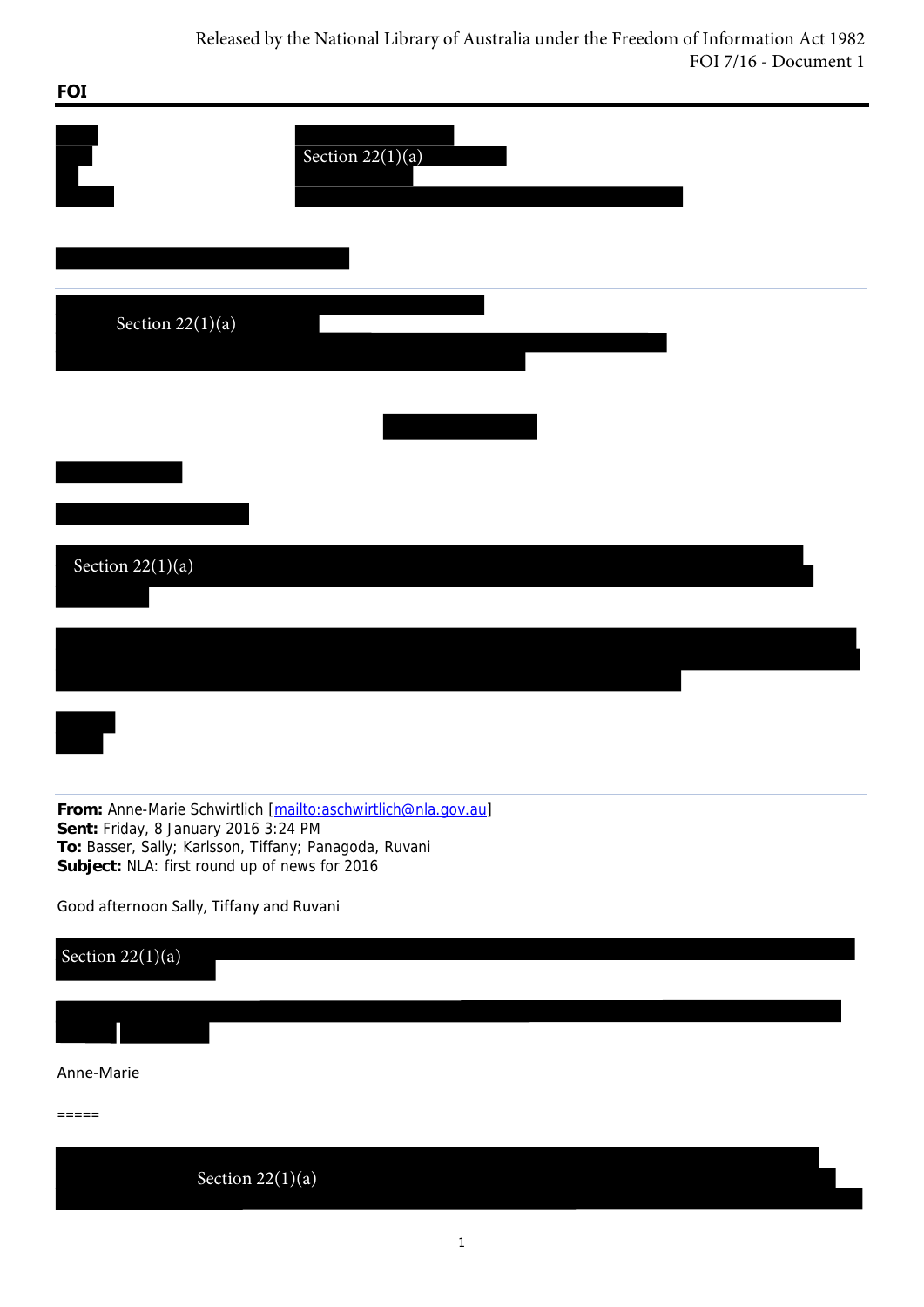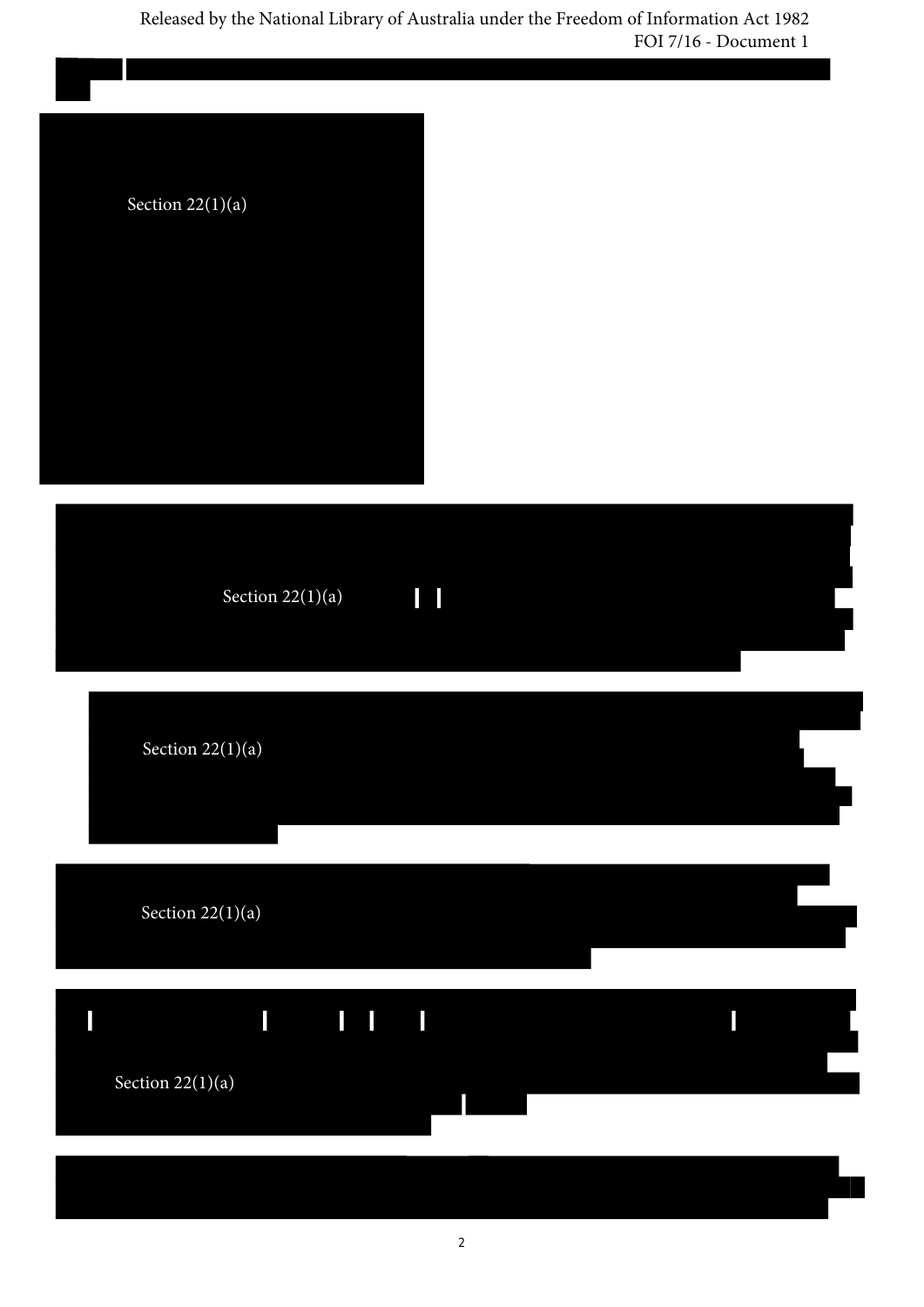| Section $\overline{22(1)(a)}$ |  |  |
|-------------------------------|--|--|
| Section $22(1)(a)$            |  |  |
| Section $22(1)(a)$            |  |  |

*Trove* and the *Seabo prototype* – **Manager of Trove's Collaborative Services, has left the Library to <b>Manager** of Trove's Collaborative Services, has left the Library to . The creative and ingenious Trove support team celebrated and farewelled by holding a hack day to see if they could improve the browsability of images in Trove. The result was the development of the working prototype for Seabo, an interface which showcases image collections in Trove which are clearly marked with 'out of copyright' statements thereby raising the profile of material in Trove which is identifiable as available for re‐use, and in doing so advocate for data enrichment by our wonderful content partners - enjoy reading about it in this blog post. Section  $22(1)(a)$ 

*Anne‐Marie Schwirtlich ‐ Director‐General | National Library of Australia | Canberra ACT 2600 T: 02 6262 1390 | E: aschwirtlich@nla.gov.au*

If you have received this transmission in error please notify us immediately by return e-mail and delete all copies. If this e-mail or any attachments have been sent to you in error, that error does not constitute waiver of any confidentiality, privilege or copyright in respect of information in the e-mail or attachments.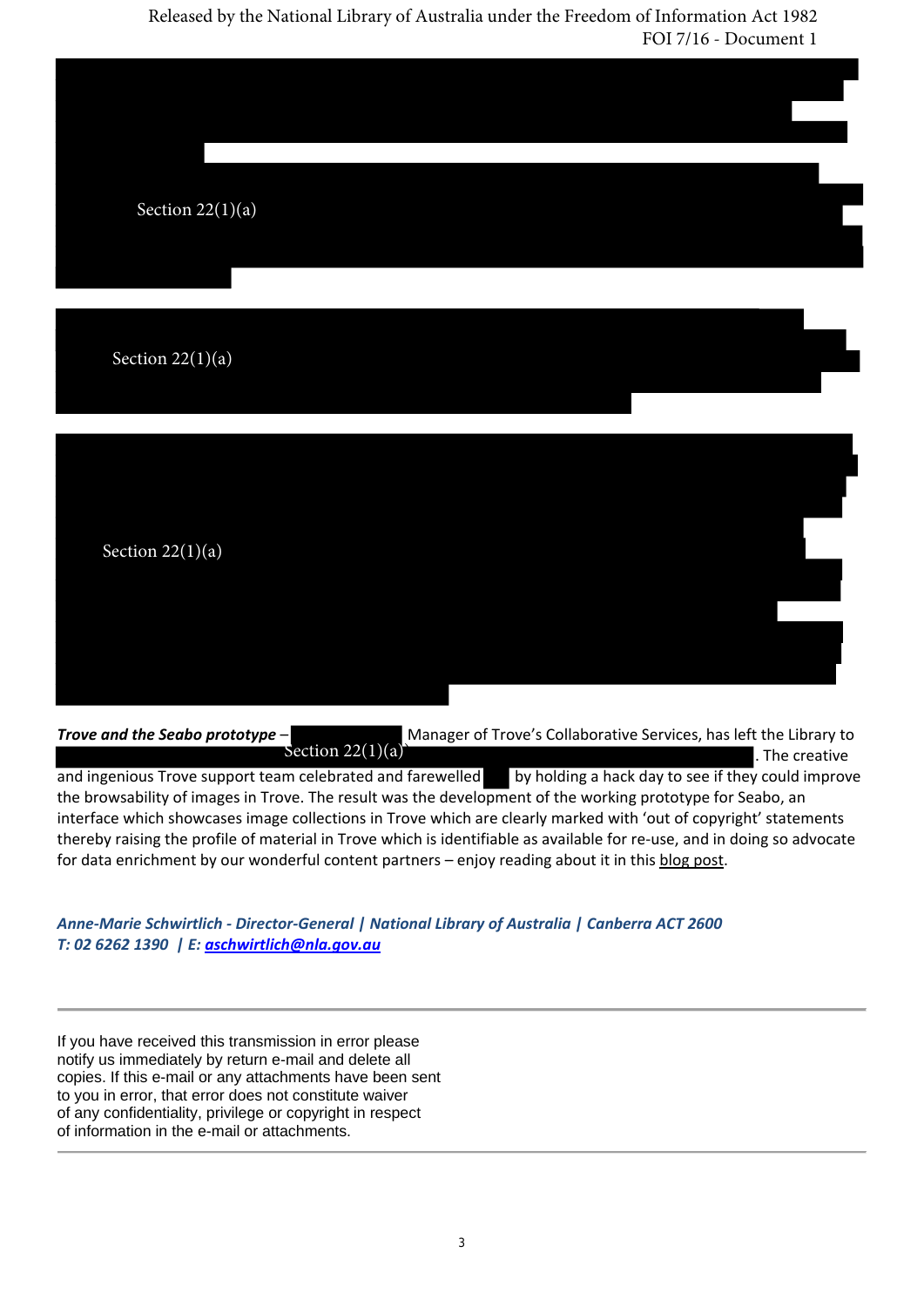| <b>FOI</b>                        |                                                                                                                                              |
|-----------------------------------|----------------------------------------------------------------------------------------------------------------------------------------------|
| From:<br>Sent:<br>To:<br>Subject: | Anne-Marie Schwirtlich<br>Friday, 22 January 2016 3:04 PM<br>'Basser, Sally'; 'Karlsson, Tiffany'; Section 22(1)(a)<br>NLA: round up of news |
|                                   | Good afternoon Sally, Tiffany and Ruvani                                                                                                     |
|                                   | Section $22(1)(a)$                                                                                                                           |
|                                   | Section $22(1)(a)$                                                                                                                           |
|                                   |                                                                                                                                              |
| Anne-Marie                        |                                                                                                                                              |
| $=$ $=$ $=$ $=$                   |                                                                                                                                              |
|                                   | Section $22(1)(a)$                                                                                                                           |
|                                   |                                                                                                                                              |
|                                   | Section $22(1)(a)$                                                                                                                           |
|                                   |                                                                                                                                              |
|                                   |                                                                                                                                              |
|                                   |                                                                                                                                              |
|                                   |                                                                                                                                              |
|                                   |                                                                                                                                              |
|                                   | Section 22(1)(a)                                                                                                                             |
|                                   | Section $22(1)(a)$                                                                                                                           |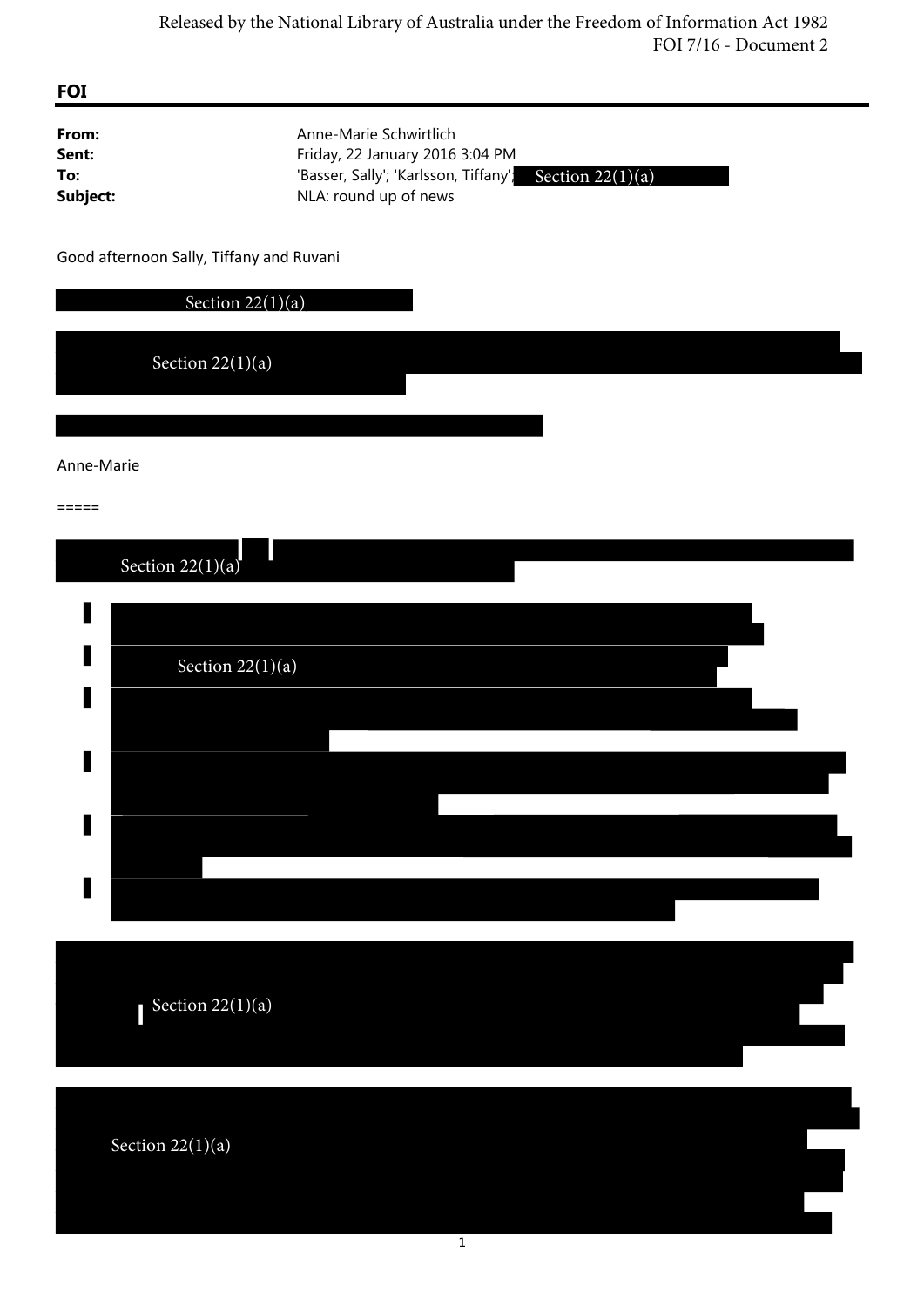

*The power of Trove and the Coles hand* – colleagues have continued to tell the story about the Coles prosthetic hand and the power of Trove to connect people, knowledge and ideas across time and space. This recent blogpost by Catriona Bryce is a wonderful example

http://www.nla.gov.au/blogs/trove/2016/01/08/ideas‐cross‐centuries‐and‐change‐lives

*Valentine's Day a month early for Trove* – in the Trove Support Team had replied to a Tweet from Kaz Cooke (cartoonist, illustrator, filmmaker, comedian and writer) saying that we were 'Glad to hear you like us'. Kaz Cooke has pre-empted Valentine's Day with this ardent response 'Trove, what I feel for you is nothing so inspid. Trove, I adore you with a fervent passion. #awkward' https://twitter.com/reallykazcooke/status/687142430068453376

Section  $22(1)(a)$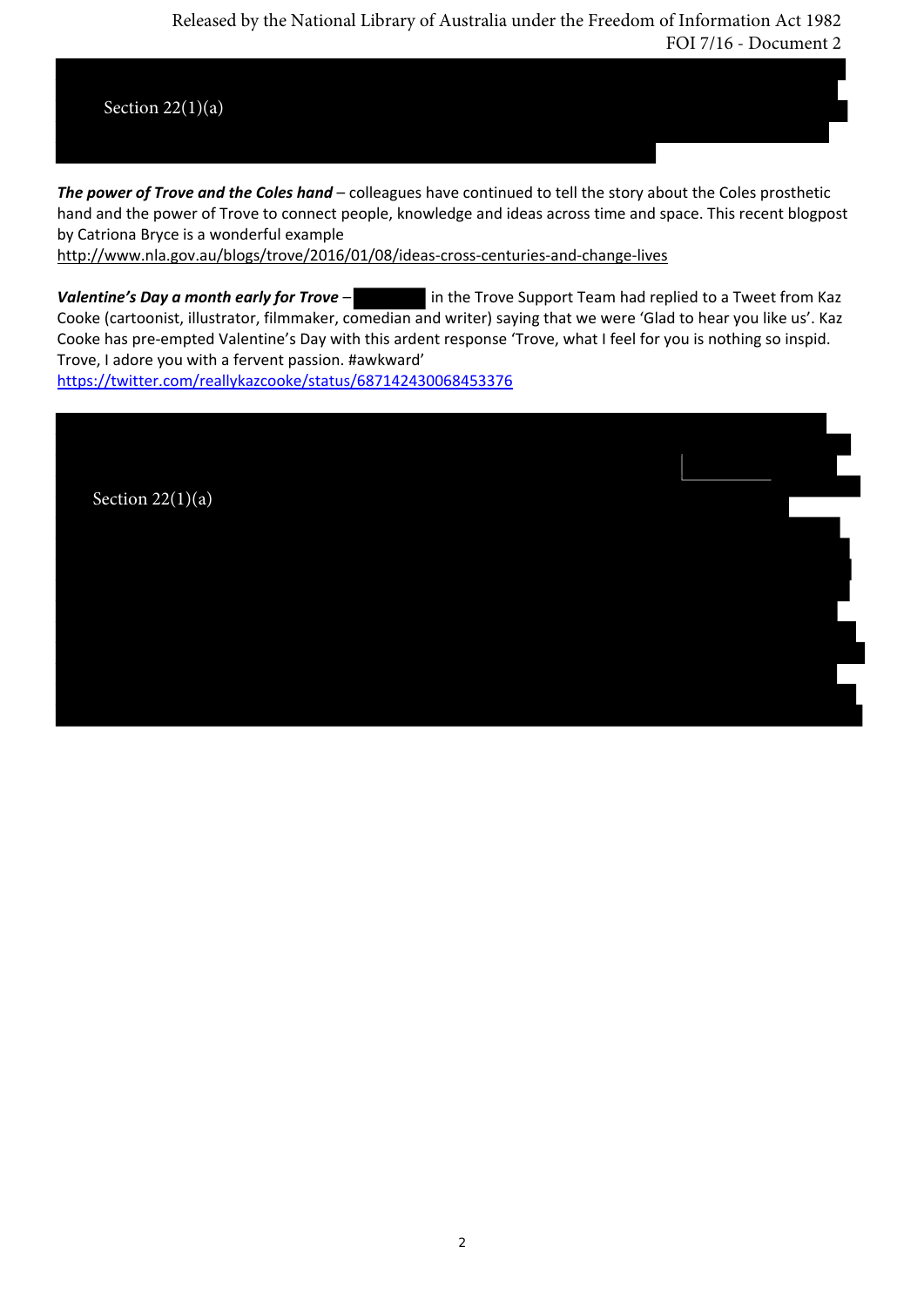Section  $22(1)(a)$ 

*Anne‐Marie Schwirtlich ‐ Director‐General | National Library of Australia | Canberra ACT 2600 T: 02 6262 1390 | E: aschwirtlich@nla.gov.au*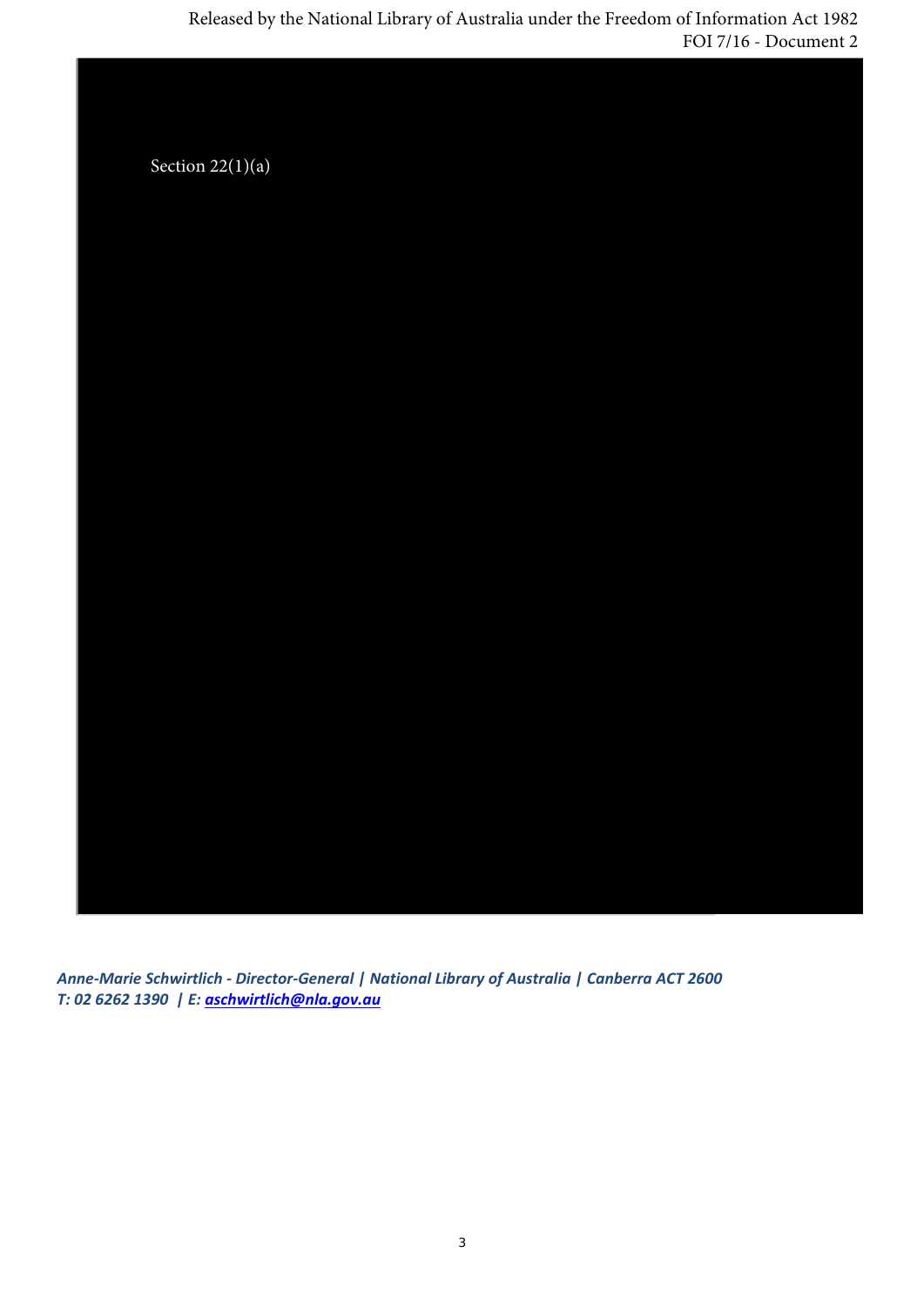5 March 2016

Ref NLA14/2331

[Name] [Address 1] [Address 2]

Dear [Name]

Thank you for donating to the National Library's 2014 *Change Lives, Support Trove* appeal to support the enhancement of Trove Australia. I'd like to share with you what your donation has helped us to achieve.

After much consultation, testing and collaborative effort with Trove's partners, Trove 7 was launched on 25 February 2016. This was one of the largest updates in Trove history and the service now sports a range of new features.

Your support funded enhancements to Trove's Newspapers Zone. Over the years the Trove community has provided the Library with fantastic feedback and suggestions. We have been listening and have tried to incorporate as many suggestions as possible into the Newspaper Zone. Some of the improvements you have made possible include additional text correction features, such as the ability to insert lines of missing text. The new customizable viewer displays allow you to change and save font size and style, making text correcting easier.

In addition to the changes to Trove Newspapers, Trove 7 includes the following enhancements:

#### *Government Gazettes*

The State Library of NSW and the National Library of Australia have been working collaboratively to digitise and make available the NSW Government Gazette (1832 to 2001).

These important government records are being delivered through Trove with a small sample already available. Nearly one million pages will be completed by the end of the project. This collection of digitised and full-text searchable Gazettes are a much anticipated addition to Trove, one which will benefit local, family and social historians, legal researchers and others throughout Australia.

#### *Discovery*

The nuts and bolts of the Trove engine have been upgraded for faster, more responsive searching and an improved experience viewing digitized newspapers on your mobile device.

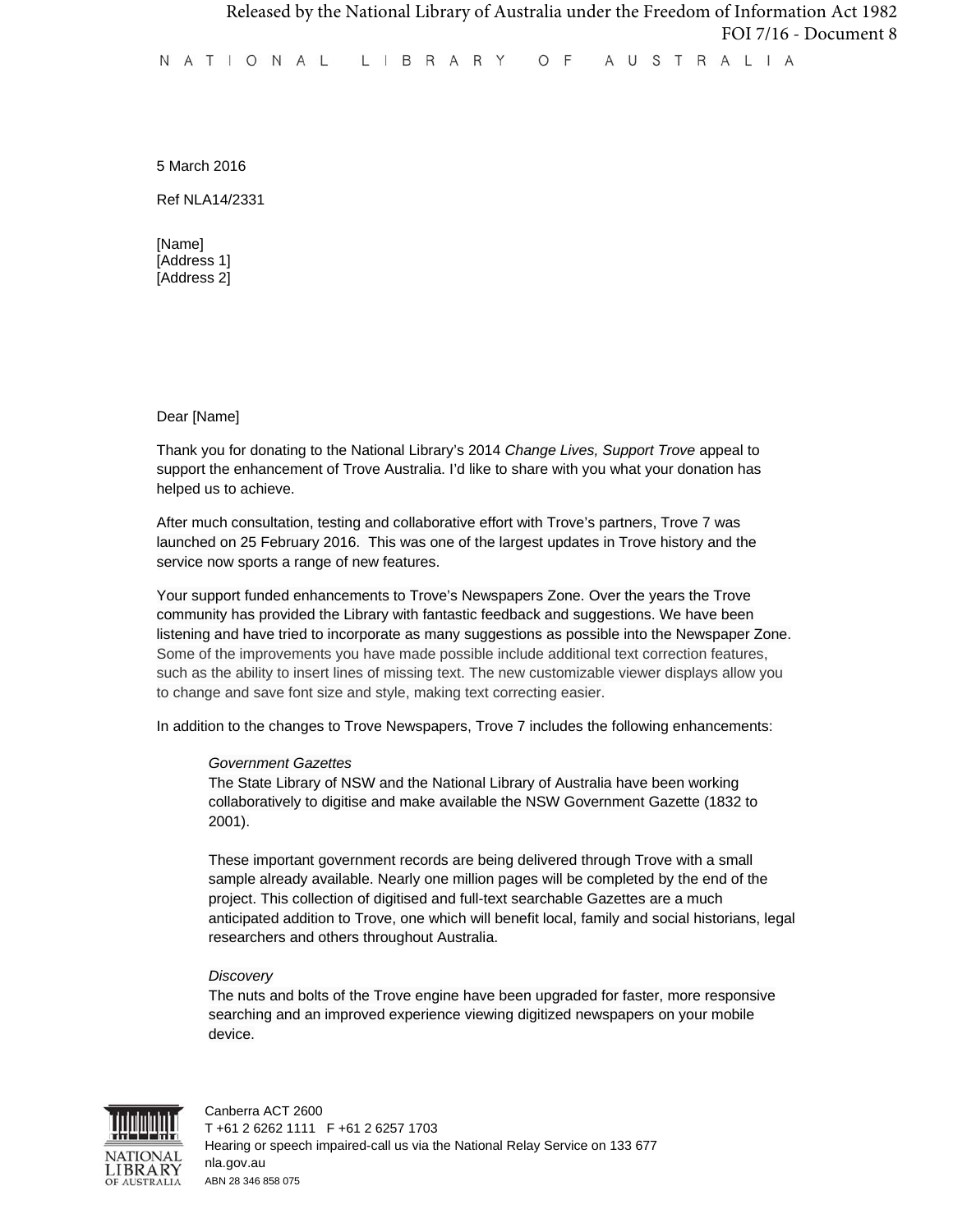Many of the things people love about Trove remain the same, including the look and feel of most zones, tagging, commenting and lists, the forum and fantastic content from organisations around Australia.

I hope you find that these updates enhance your experience as a Trove user. For regular updates, I encourage you to follow Trove on Twitter (@TroveAustralia).

Thank you again for supporting Trove and the National Library.

Yours sincerely

Kathryn Favelle Director, Community Outreach Branch

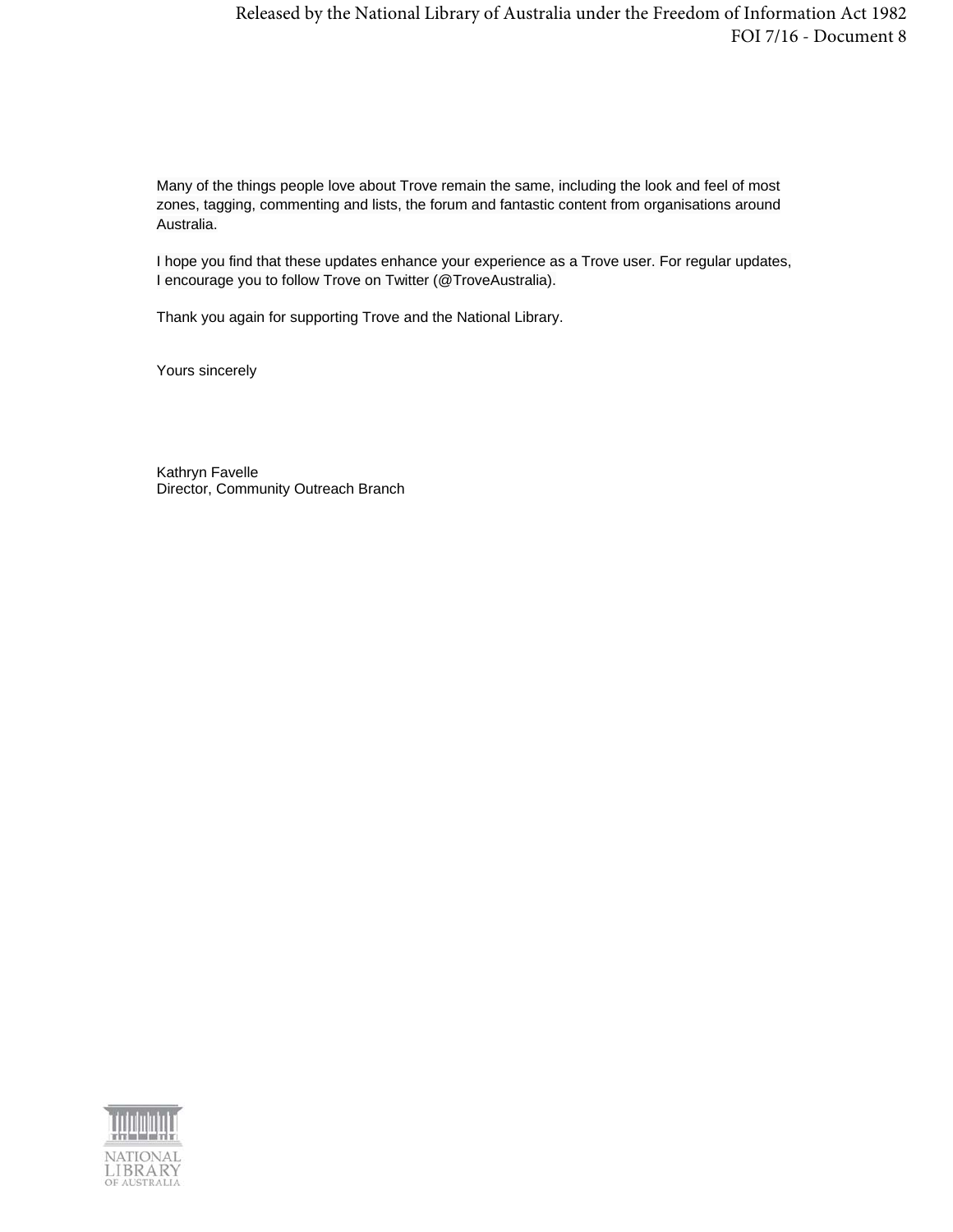| From:    | Anne-Marie Schwirtlich                                 |
|----------|--------------------------------------------------------|
| Sent:    | Friday, 8 April 2016 1:19 PM                           |
| To:      | 'Basser, Sally'; 'Karlsson, Tiffany'; Section 22(1)(a) |
| Subject: | NLA: round-up of news                                  |

Good afternoon Sally, Tiffany and Ruvani

| Section $22(1)(a)$  |  |  |
|---------------------|--|--|
| Anne-Marie<br>===== |  |  |
| Section $22(1)(a)$  |  |  |
| Section $22(1)(a)$  |  |  |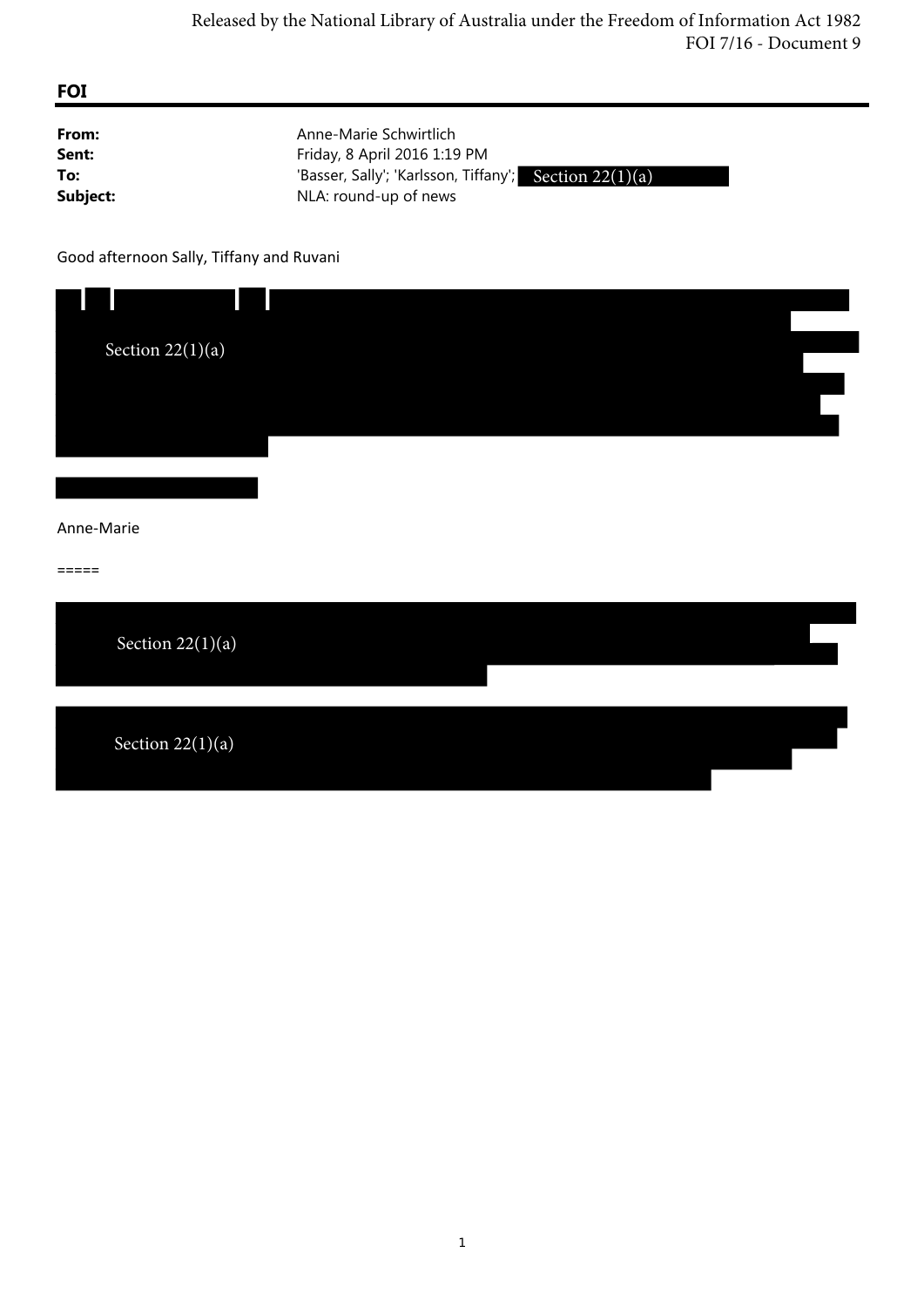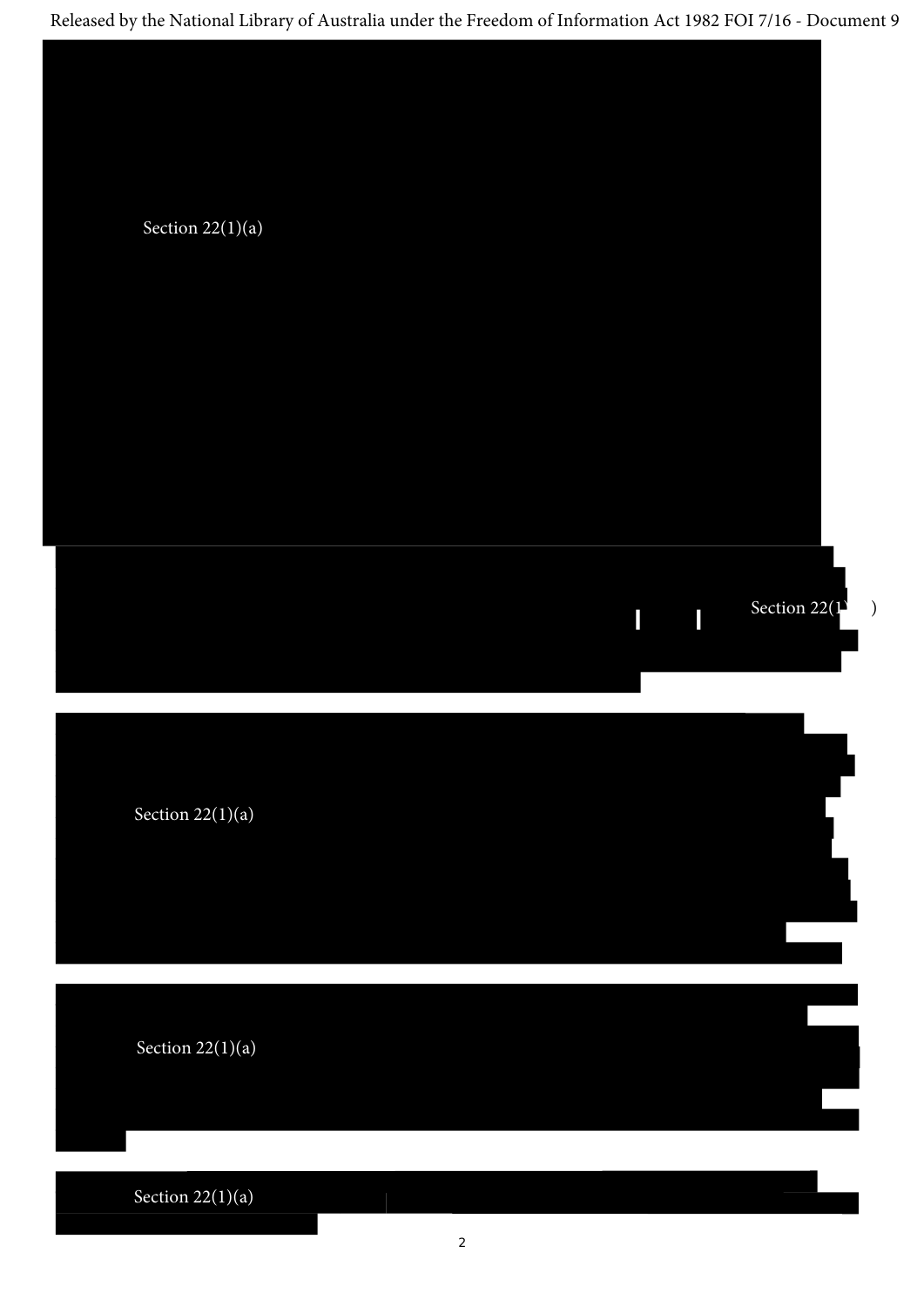

*Clever ways of understanding Trove content* – one of the ways in which the Trove team supports content partners is by offering reports on how content is being used, mostly based on Google Analytics. In her own time, Section 22 used the Trove API to build a tool based on annotations, demonstrating the reporting functionality partners could build for themselves. Called 5%, it provides visualisations on newspapers that have the most corrections, plots tags and comments for individual titles over time and highlights the more neglected papers. Who would have guessed that *Suedaustralische Zeitung* – a small newspaper from South Australia – has a correction on every single article?

*Anne‐Marie Schwirtlich ‐ Director‐General | National Library of Australia | Canberra ACT 2600 T: 02 6262 1390 | E: aschwirtlich@nla.gov.au*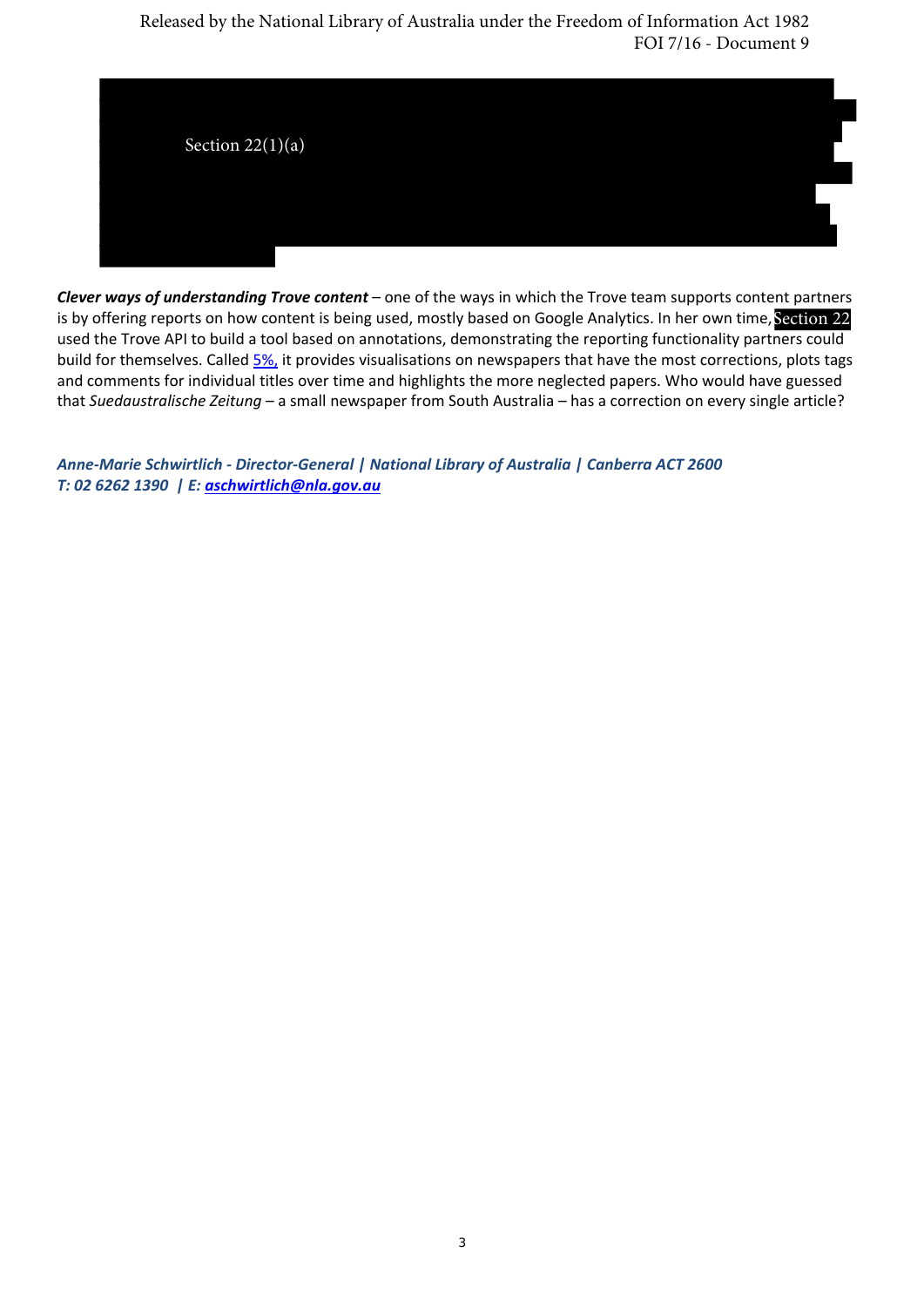# **Kathryn Favelle**

From: Sent: To: Cc: Subject:

Kathryn Favelle Monday, 11 April 2016 2:52 PM Section  $22(1)(a)$ <br>development FW: Donation to TROVE

Good afternoon, Delwyn,

Thank you so much to you, Peter and Kai for your ongoing support for Trove. I'm sorry for this delay in responding to you - we are, nevertheless, doing a dance of appreciation.

We are unable to invoice you for a donation (as a result of tax technicalities) – but you are welcome to either post a cheque or donate online via http://www.nla.gov.au/support-us. I know you are particularly interested in supporting Trove. All our digitised collection items are made accessible through Trove - so you might be interested in supporting the Pith Paintings Appeal (it turns up in a drop down menu through the online payments process). Alternatively, in May we will be launching a new appeal which I think is very exciting as it will make accessible through digitisation some remarkable collection material relating to the early years of the women's suffrage movement in Australia and England. If neither of these are of interest, let's talk some more.

We have been overwhelmed by the public support for Trove and for the Library in recent times. The stories people have been sharing about their use of Trove is exciting and very affirming.

Thank you so much to Lovell Chen for your generosity and commitment to the Library.

With many thanks, Kathrvn

Kathryn Favelle | Director | Community Outreach National Library of Australia, Parkes Place ACT |

Section  $22(1)(a)$ 

From: Delwyn Lloyd **Section 22(1)(a)**<br>Sent: Wednesday, 30 March 2016 8:44 AM To: development Cc: Tamara Dulley Subject: Donation to TROVE

Good morning Kathryn

Thank you for the correspondence to Peter Lovell and Kai Chen regarding our donation to Trove. We have included another \$10,000 donation in our budget for this financial year, could you please arrange for someone to send us an invoice and we can arrange a payment asap.

Many thanks

Delwyn Lloyd ASSOCIATE DIRECTOR - FINANCE AND ADMINISTRATION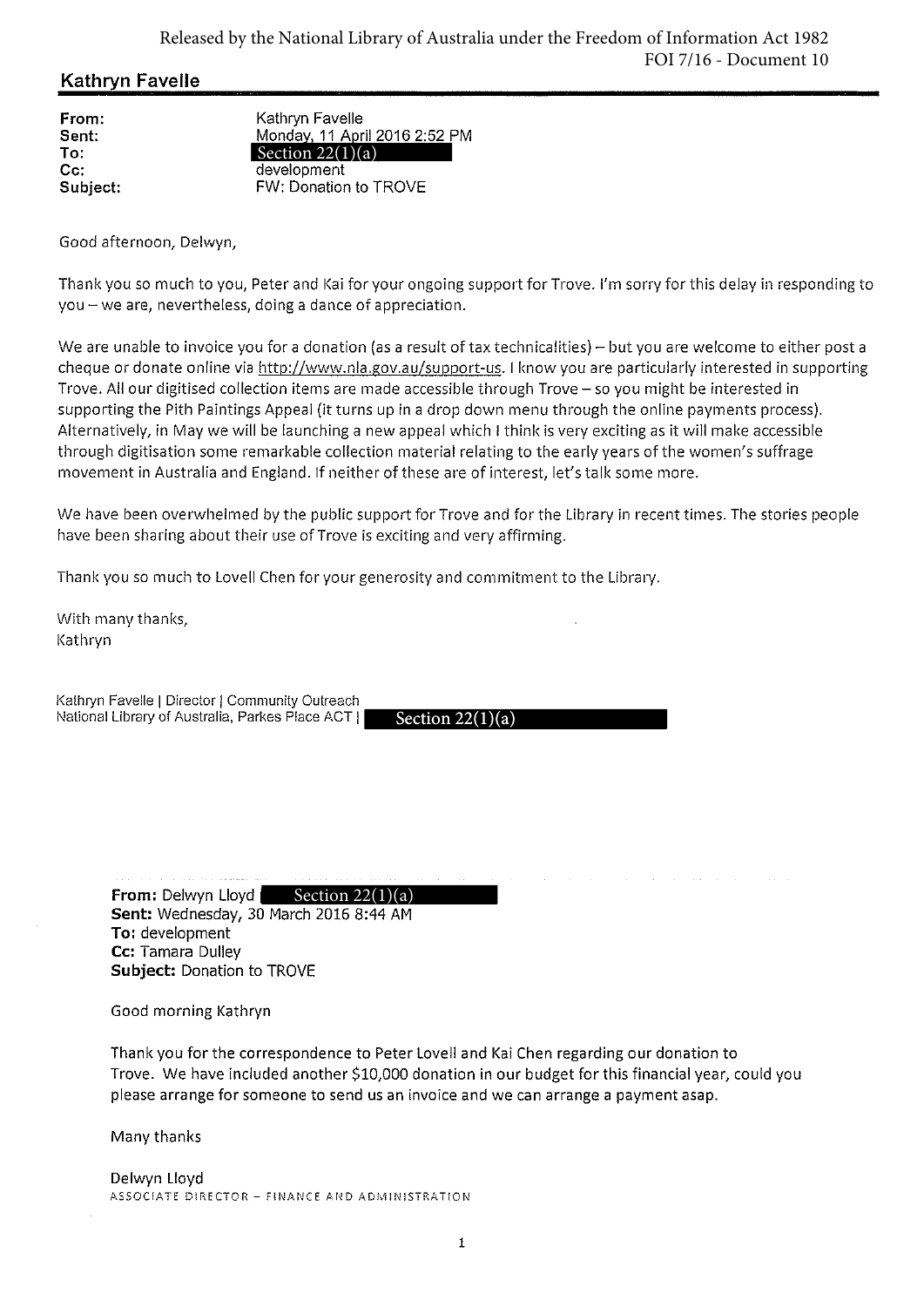# LOVELL CHEN

ARCHITECTS & HERITAGE CONSULTANTS

# I<sup>EL direc</sup>Section 22(1)(a

For our news please see: www.lovellchen.com.au

This email together with any attachments may contain information which is confidential and/or copyright material of Lovell Chen Pty Ltd (LC) or third parties. If you are not the intended recipient, you are not permitted to read, print, copy or disclose, use or act in reliance on the content in anyway. LC accepts no responsibility for changes made to this email or any attachments after transmission from LC. If you have received this email in error, please delete it and any attachments immediately. LC does not accept liability for any loss or damage (whether direct, indirect or consequential) however caused, which may result directly or indirectly from this communication or any files attached or related. Although computer virus scanning is used by LC, the recipient of this transmission shall be responsible for their own virus protection and LC shall not be held liable for any subsequent loss, damage, cost or exponse.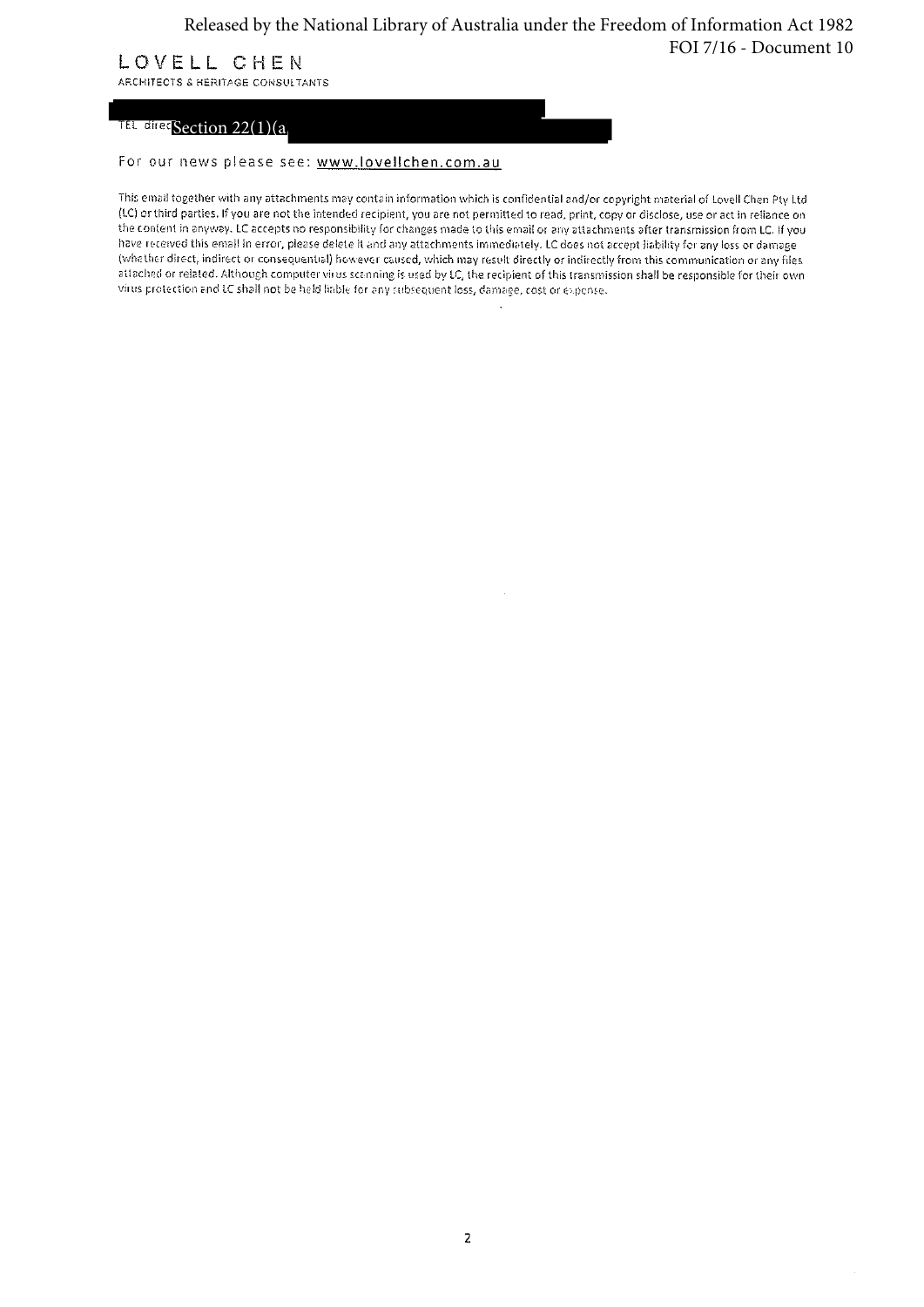## **FOI**

| From:    | Anne-Marie Schwirtlich                                   |
|----------|----------------------------------------------------------|
| Sent:    | Friday, 22 April 2016 3:21 PM                            |
| To:      | 'Basser, Sally'; 'Karlsson, Tiffany'; Section $22(1)(a)$ |
| Subject: | NLA: round-up of news                                    |

Afternoon Sally, Tiffany and Ruvani

This week, Dick Adams, who was the nominee of the House of Representatives on Council between 2011 and 2013, was in the recording studio being interviewed for our oral history program.